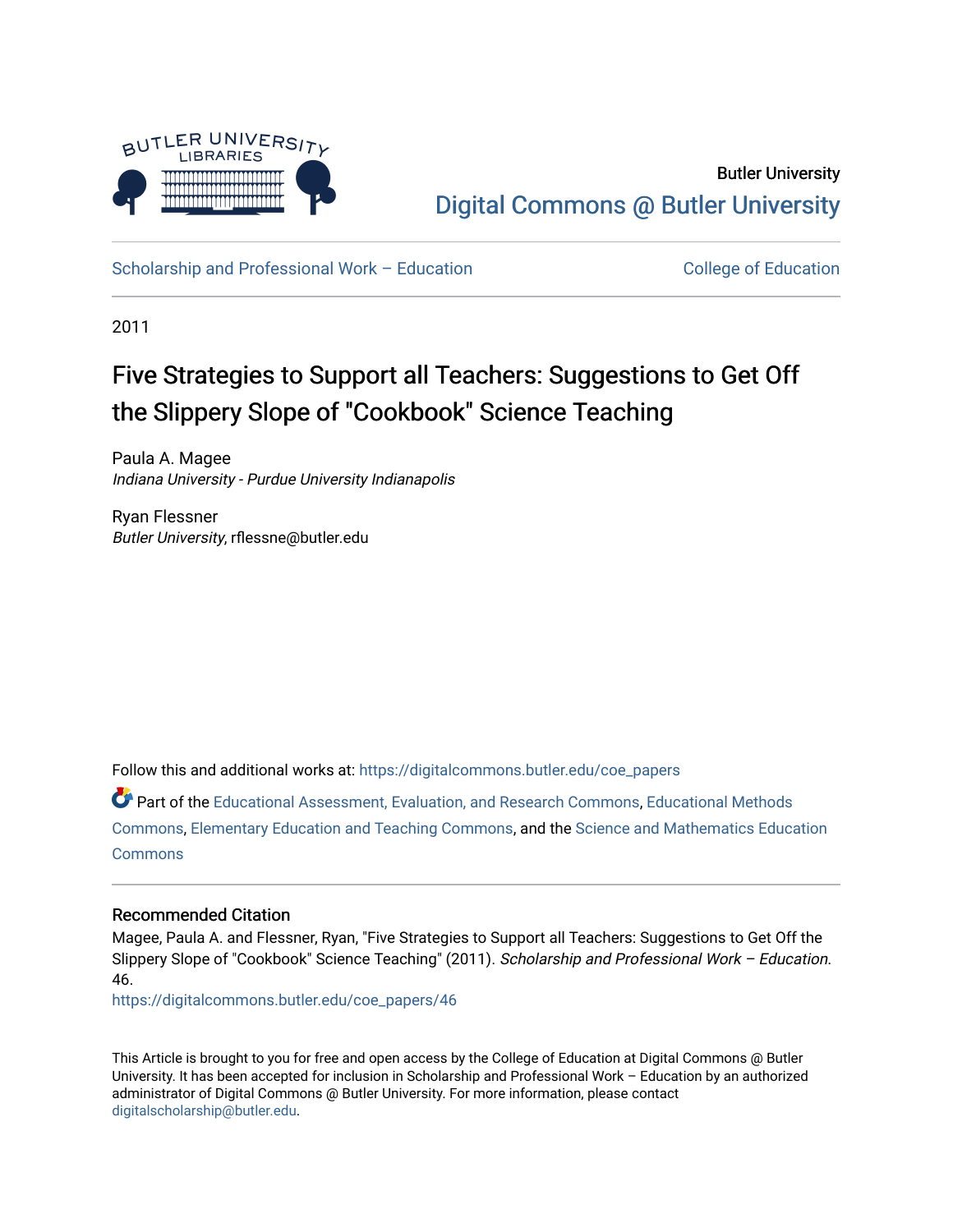# 5 strategies to support all teachers: suggestions to get off the slippery slope of "cookbook" science teaching

**Science and Children, March 2011** 

### [ILLUSTRATION OMITTED]

Many teachers shudder at the thought of implementing an inquiry curriculum. Perhaps they envision a rowdy classroom with little learning. Maybe they wonder, "How will this connect to all the standards?" Fortunately, these legitimate concerns can be addressed, and all students can engage in thoughtfully constructed inquiry science experiences. In this article, we outline five strategies that we have used with elementary school teachers as they moved from a "cookbook" approach in science to an approach that is inquiry-based. Having presented these five strategies in a linear format, we know that on the surface this may seem close to the slippery slope of cookbook science teaching, but we also know that thoughtful practitioners working in classrooms across the country will see these strategies as interactive, overlapping, and nonsequential.

#### What Is Inquiry?

As teacher educators who consistently work with pre-service and inservice elementary teachers, we have found that it helps to clarify inquiry before looking more closely at specific cases of inquiry-based teaching. Because inquiry has been defined in many different ways (e.g., Banchi and Bell 2008; Martin-Hansen 2002; Settlage 2007), teachers can quickly become overwhelmed and frustrated. We use the National Science Education Standards as a guide (NRC 1996). The NRC describes inquiry "as a step beyond the process skills," (p. 105) in which content, process, and reasoning are synthesized as a way for students to learn. Although this definition can be helpful, it does not offer concrete suggestions for how to engage students in these kinds of experiences--let alone how to make the jump to open inquiry.

Because of this, we align ourselves closely with those who write about an inquiry continuum (e.g., Ansberry and Morgan 2007; Banchi and Bell 2008). An inquiry continuum assists teachers in envisioning the many types of experiences they can provide for their students. Typically, the continuum consists of three levels of inquiry: structured inquiry, guided inquiry, and open inquiry. Structured inquiry consists of teacher-generated questions that students explore through predefined procedures. This type of inquiry is typically used as a transition for teachers and students as they begin to move away from more traditional forms of teaching and learning in the science classroom. As they become more comfortable with inquiry-based teaching and learning, teachers and students engage in more collaborative inquiry processes. Guided inquiry provides teachers and students with opportunities to work together to define questions for study and the procedures for exploring those questions. In open inquiry situations, the learners typically formulate their own questions, develop the procedures for collecting evidence, and define the ways in which the data will be analyzed to answer the questions under study. We have seen each type of inquiry in the classrooms we have visited, and we believe that teachers all over the country are effectively using each type of inquiry in their classrooms (see Figure 1 in the Guest Editorial on p. 9).

To investigate quality teaching practices, we started by asking some general questions: What kinds of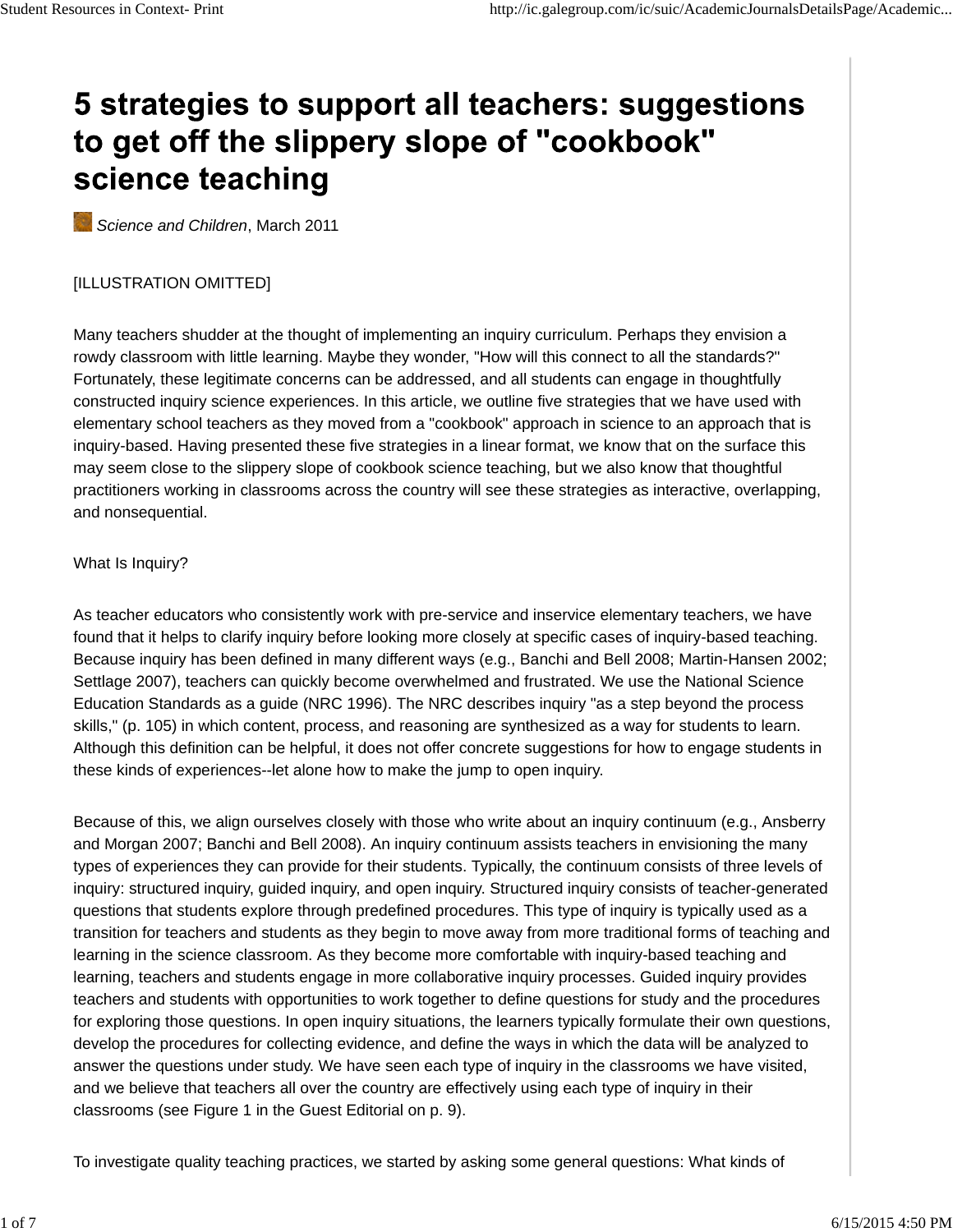activities encourage reasoning and synthesizing? How do we include process skills and content? In our work with elementary teachers we have tried to answer these questions by identifying strategies that support learning while considering student choice and decision making, each a central tenet of inquiry-based teaching. For us, inquiry experiences allow students to develop rich questions, to take lead roles in decision making, and offer opportunities for physical and mental messing around (Hawkins 1965), all as a way of making sense of the natural world.

#### Strategy 1: Use "Thinking Starters"

In some cases it is feasible for teachers to solicit topics for investigations from students at the beginning of a unit of study. However, in most cases, teachers are asked to teach certain standards as part of their required curriculum. This requirement need not force a teacher to abandon an inquiry approach. As described, a structured inquiry approach is often a feasible starting point for many teachers and their students. The first strategy we recommend encourages students to ask questions, work with physical materials, and become devoted to an investigation in order to collect evidence that will allow them to reason through the possible answers to the questions they are pursuing. Although a more traditional activity may carefully list steps to follow, a thinking starter activity should be intentionally open-ended and encourage students to generate questions about the topic under study. In this way, even if the teacher has preselected the topic, then students are given an opportunity to share ideas, generate questions, and develop ownership in the investigations to come.

#### Strategy 2: Listen to Children's Ideas

To facilitate inquiry, it is critical to identify children's thinking and encourage them to share their ideas. When a teacher better understands her students' thinking and ideas, she is better able to develop experiences that will resonate with the children. We suggest two highly successful ways for teachers to hear children's ideas. One is through listening in on small-group discussions. The other is by recording whole-class discussions in which students share ideas from the work in which they have been engaged. Although it may take time for children to get the hang of a whole-class discussion, it has been our experience that once they become comfortable, they relish the opportunity to share. Obviously, it will take time to build this culture of sharing, but teachers with whom we have worked have shown great persistence. In doing so, they have been able to dismantle some of the children's beliefs about "how we do school." When possible, a circular sitting arrangement--with the teacher as part of the circle--works well.

A first-grade teacher that we worked with routinely used the science circle to listen to her students discuss their ideas. During one robust discussion the class was wondering how the pond behind its school was formed. Students had already made many observations at the pond. They had generated topics of interest based on these observations and researched to find out more information. As a result of these investigations, the question "Where did the pond come from?" emerged. The children brainstormed ideas to find out. These ideas included: researching text sources, making more observations, and asking experts. Ultimately, the children asked the principal (an "expert" who the children viewed as knowing the history of the school well) to share his expertise about the history of the pond. By listening to her students' questions and thoughts, and by providing a space for those discussions to occur, the teacher was able to successfully support her children.

## Strategy 3: Use Standards as a Guide

Teachers, often under intense pressure to cover the standards, can get trapped in a mentality of squeezing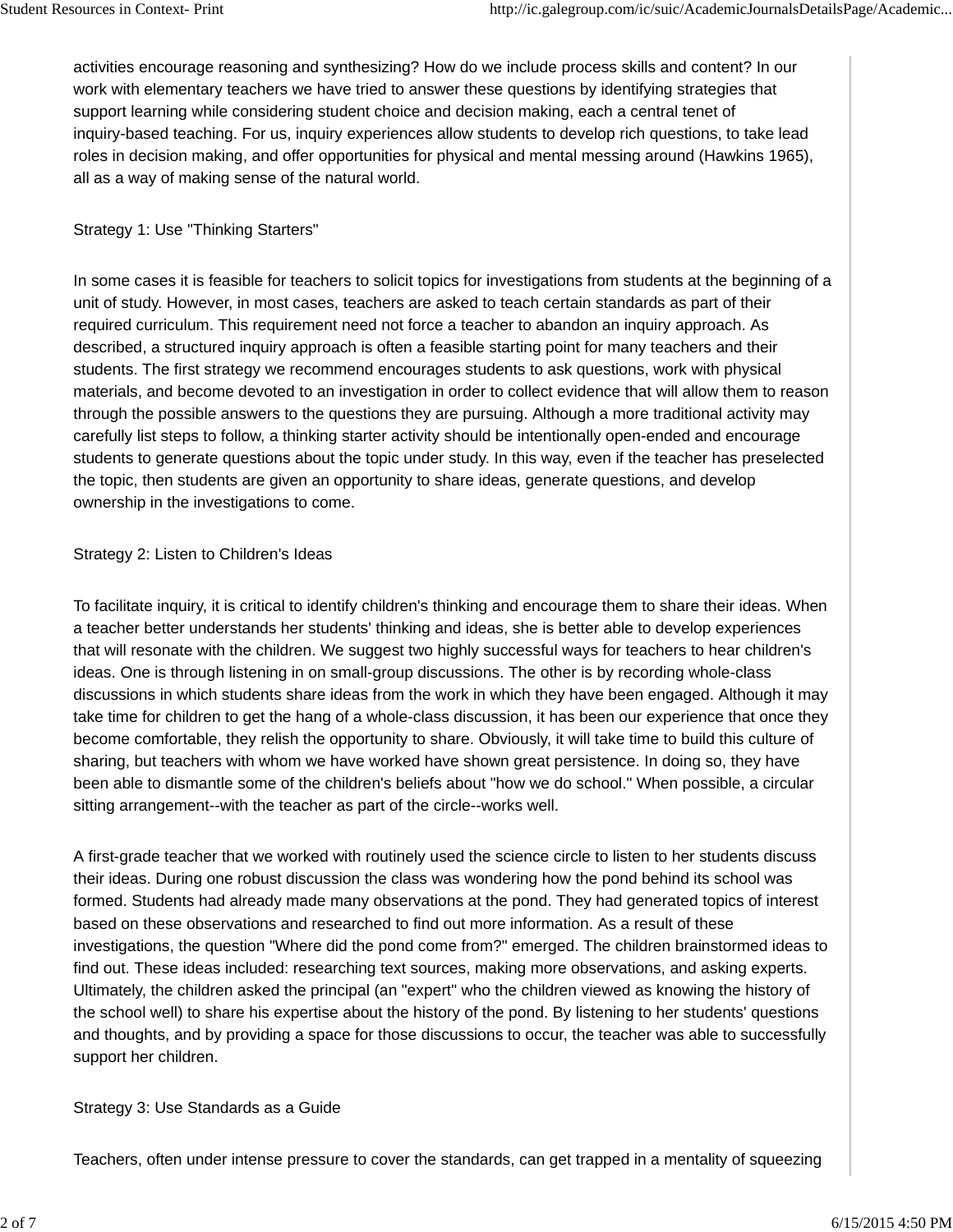in content. This can result in step-by-step activities that often lack student input and leave little space for student reasoning and questioning. We have found that children's ideas often connect to big ideas that are part of most state standards.

For example, an inquiry investigation using worms as a thinking starter encouraged students to generate many complex questions (see Thinking Starters on p. 36) that connected with the state standard of interdependence. Keeping an expert ear open to the questions that students were developing, the teacher was able to connect strongly to the standards without sacrificing student input or reasoning. Supported by the strategies, students developed questions such as, "How does the anatomy of a worm affect soil?" and "How are other animals living in the soil impacted by the worms?"

#### Strategy 4: Develop Complex Questions

In one classroom that we visited, students were asked to examine Pop Rocks candy and to document things that they noticed that were interesting to them. At first the questions that the students developed were pretty basic, such as "Who invented them?" and "What year did they come out?" But after mixing the Pop Rocks with water, students began to notice additional things and generated questions such as: "Why do they pop?" "Do they pop in other liquids?" and "Why do they sound like Rice Krispies?" These questions prompted the teacher to focus on the popping component of the candy and the students began an inquiry that helped them make sense of the carbon dioxide in the candy (by investigating the packaging in more detail and generating even more questions) and the pressure necessary to create the candy in the first place. If the teacher had stopped the children after the first round of questions were developed, the inquiry would not have become as complex. Instead the teacher continued to supply materials for further investigation (water, oil, Rice Krispies) and the students were able to develop questions around the chemistry of the candy.

## Strategy 5: Document and Reflect

When teachers want to engage students in thinking beyond the facts, they often struggle. It is all too easy to fall back on predetermined lessons that ask students to fill in the blank. Even when thinking starters are used, teachers and students can get stuck determining how to make sense of all the different ideas that students might have. Teachers may wonder, "How do these seemingly disconnected ideas come together to help a child understand?" We have found that documentation (using science notebooks or specific prompts) and reflection (through writing, talking, and drawing) are critical. Most important, documentation honors the ideas that children have and allows them to return to these ideas over again. Strong documentation skills teach children to listen carefully and to find multiple ways to capture ideas that they and others put forth. Reflection further supports learning as teachers revisit students' ideas and ask them to think deeply about them as they work to identify connections that make sense.

In another classroom we visited, the teacher engaged his fifth graders in a unit on oceans--a state standard he was expected to cover as a fifth-grade science teacher. Because no oceans were readily available for the students to explore, the teacher encouraged the children to examine the school's pond. The class devised a tool to measure the depth of the pond. The classroom teacher collected the measurement data for the students using the student-designed tool. Using this data, students created 2-D and 3-D representations of the pond. Intrigued by their documentation, the teacher in charge of maintaining the school's outdoor lab (where the pond was located) alerted the class that they had "rescued the fish." The winter months were approaching. Based on the children's measurements, the water was not deep enough to sustain life underneath the sheet of ice. Because of their documentation, students and teachers were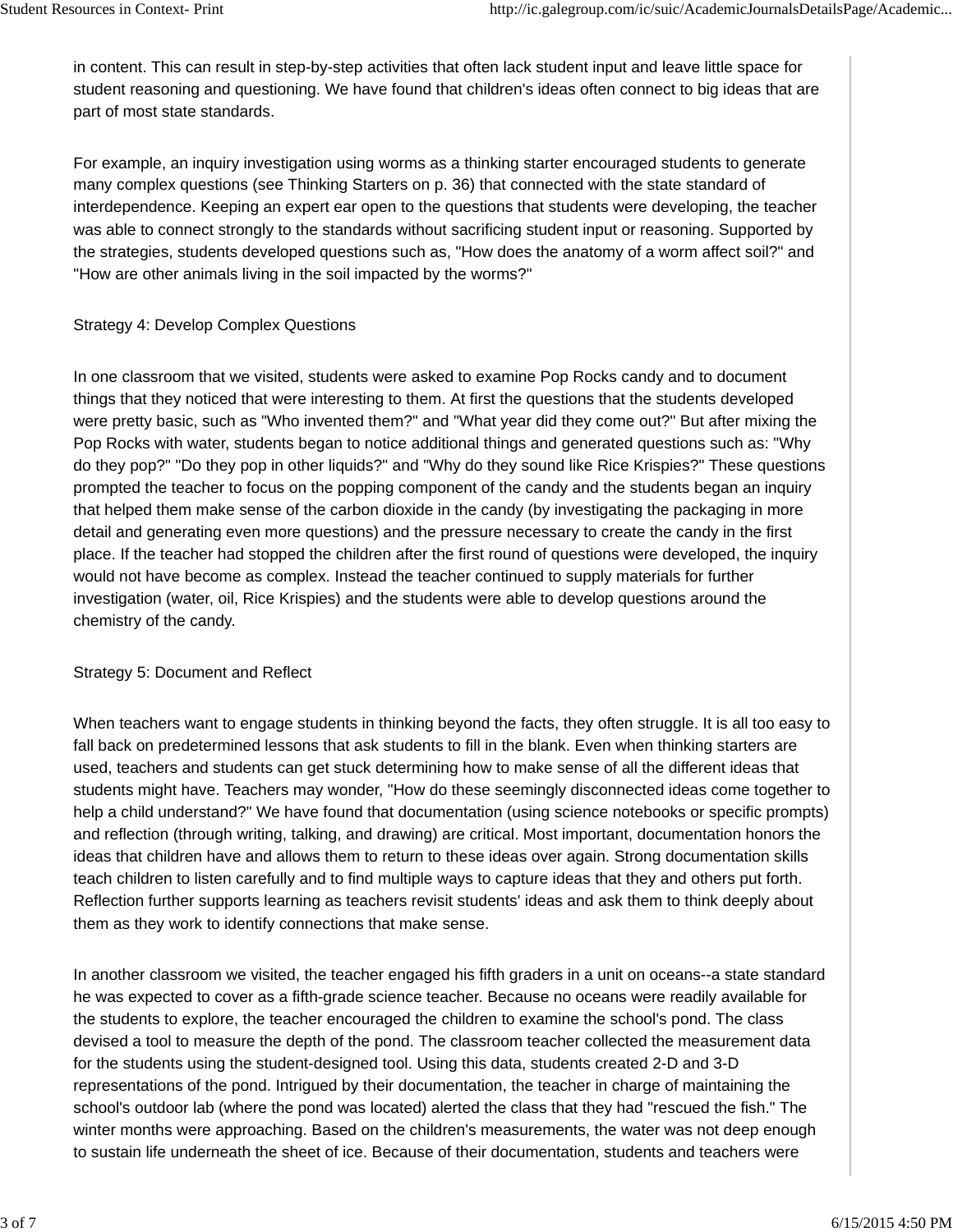able to reflect on the situation, devise a solution, and continue the inquiry cycle.

#### Conclusion

It is our hope that teachers will see these five strategies not as a recipe to be followed, but rather, as suggestions to explore, discuss with colleagues, and inspire experimentation. This flexibility requires teachers to know their students, understand the broader ideas within the field of science, and to constantly assess the teaching and learning taking place in the classroom.

Teachers who engage their students in successful inquiry projects are deliberate in their planning, in their listening and questioning, and in the pursuit of resources that will support their children's inquiry projects. We look forward to the day when the cookbooks are replaced by the ideas, questions, and inquiries of the creative individuals in classrooms across the country.

#### Thinking Starters

In one fourth-grade classroom the teacher wanted to start an inquiry unit on composting. As a way to generate questions, she developed a thinking starter that asked the children to make observations while looking at a small teacher-created compost bin. The children generated many questions and were able to develop a two-month-long study that far exceeded the teacher's expectations. In this case, thinking starters were further supported by supplying the children with written or oral prompts that always included statements such as: What do you wonder about? What would you like to understand better about this? What would you do next if you could choose?

Connecting to the Standards

This article relates to the following National Science Education Standards (NRC 1996):

Teaching Standards

Standard A:

Teachers of science plan an inquiry-based science program for their students.

Standard B:

Teachers of science guide and facilitate learning.

Content Standards

Grades K-8

Standard A: Science as Inquiry

\* Abilities necessary to do scientific inquiry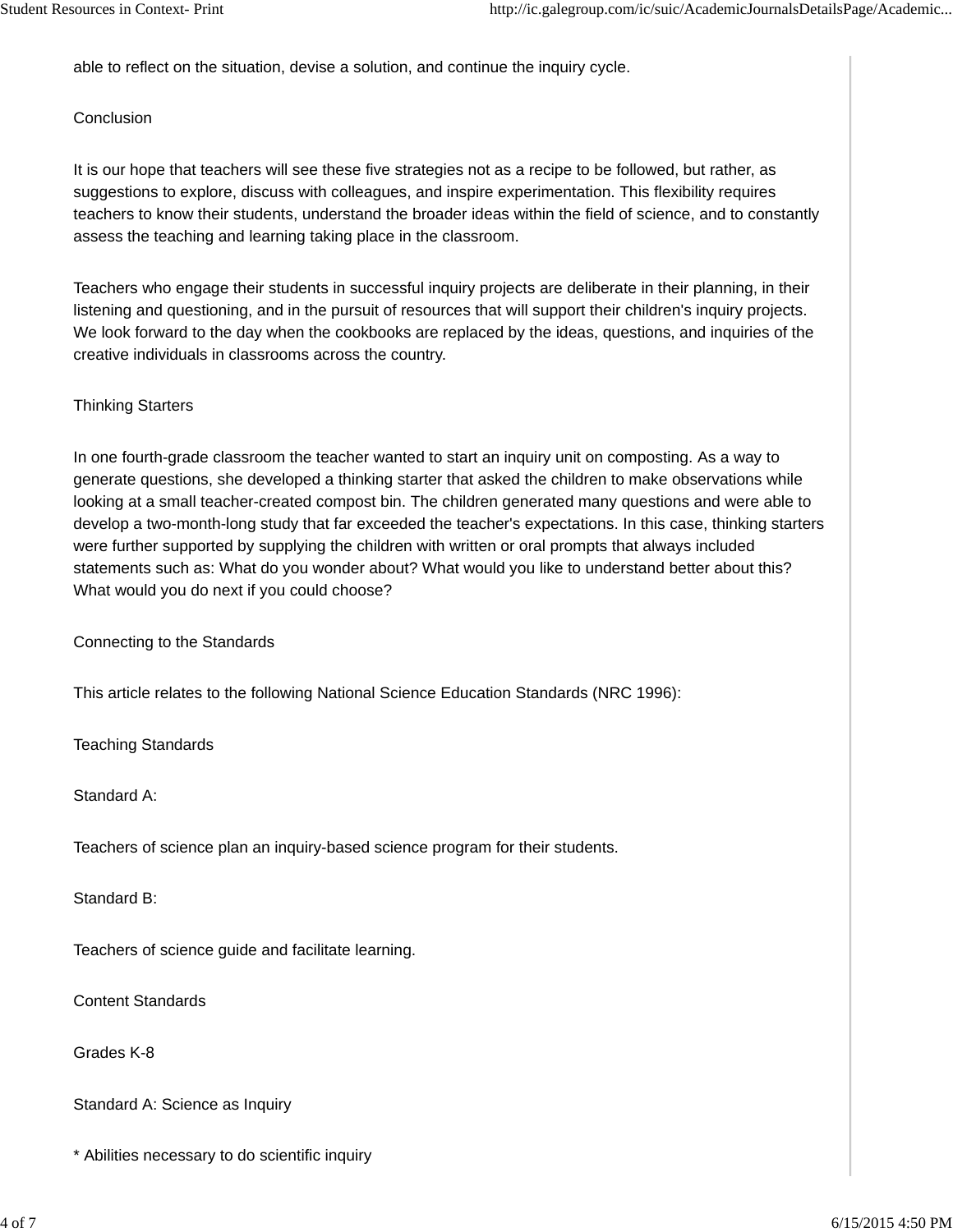\* Understanding about scientific inquiry

National Research Council (NRC). 1996. National science education standards. Washington, DC: National Academies Press.

References

Ansberry, K.R., and E.R. Morgan. 2007. More picture-perfect science lessons: Using children's books to guide inquiry, grades K-4. Arlington, VA: National Science Teachers Association.

Banchi, H., and R. Bell. 2008. The many levels of inquiry. Science and Children 46 (2): 26-29.

Hawkins, D. 1965. Messing about in science. Science and Children 2 (5): 5-9.

Martin-Hansen, L. 2002. Defining inquiry. The Science Teacher 69 (2): 34-37.

Settlage, J. 2007. Demythologizing science teacher education: Conquering the false idea of open inquiry. Journal of Science Teacher Education 18 (4): 461-468.

Internet Resource

Learning Science Through Inquiry

www.learner.org/resources/series129.html

Paula A. Magee (pamagee@iupui.edu) is a Clinical Associate Professor at Indiana University-Purdue University Indianapolis in Indianapolis, Indiana. Ryan Flessner is an Assistant Professor at Butler University in Indianapolis, Indiana.

Magee, Paula A.^Flessner, Ryan

**Full Text:** COPYRIGHT 2011 National Science Teachers Association. http://www.nsta.org/

#### **Source Citation**

Flessner, Ryan, and Paula A. Magee. "5 strategies to support all teachers: suggestions to get off the slippery slope of 'cookbook' science teaching." *Science and Children* Mar. 2011: 34. *Student Resources in Context*. Web. 15 June 2015.

URL

https://ezproxy.butler.edu/login?url=http://ic.galegroup.com/ic/suic /AcademicJournalsDetailsPage/AcademicJournalsDetailsWindow?failOverType=& query=&prodId=SUIC&windowstate=normal&contentModules=&display-query=& mode=view&displayGroupName=Journals&limiter=&currPage=& disableHighlighting=false&displayGroups=&sortBy=&search\_within\_results=& p=SUIC&action=e&catId=&activityType=&scanId=&